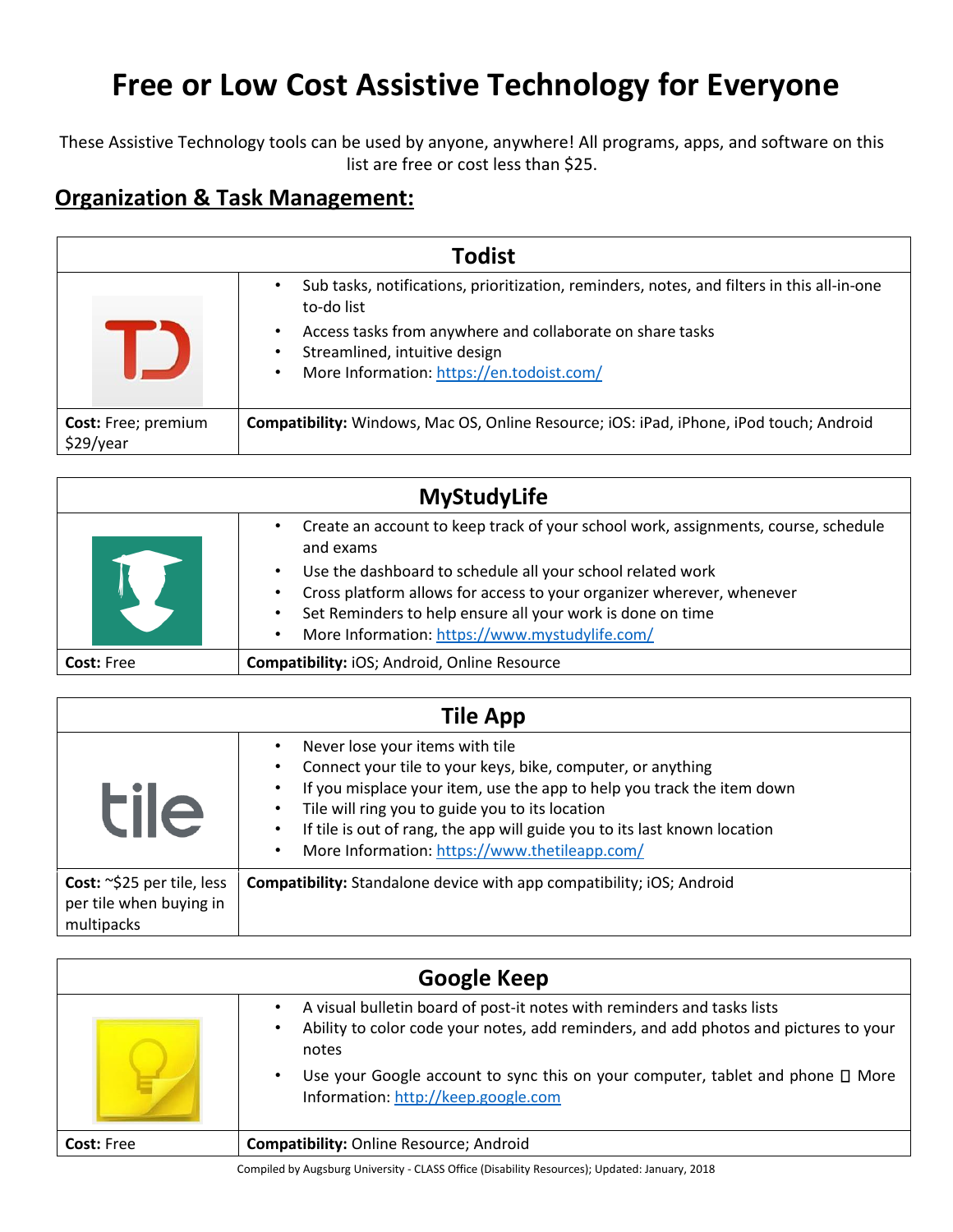| <b>Priority Matrix</b>                           |                                                                                                                                                       |
|--------------------------------------------------|-------------------------------------------------------------------------------------------------------------------------------------------------------|
|                                                  | Simple interface task management app using methods of time management to help<br>manage priorities                                                    |
|                                                  | Divide your tasks into one of four categories: Critical - Do Now; Critical but Not<br>$\bullet$<br>Urgent; Urgent but Can Be Delegated; Uncategorized |
|                                                  | App includes visual icons, email reports, master list of daily or weekly action items<br>$\bullet$<br>and more                                        |
|                                                  | Ability to sync between devices and track your progress<br>$\bullet$                                                                                  |
|                                                  | More Information: http://www.appfluence.com/<br>$\bullet$                                                                                             |
| <b>Cost:</b> Free – basic;<br>\$10/month Pro App | Compatibility: Windows; Mac; iOS: iPad, iPhone, iPod touch; Android                                                                                   |

| <b>Remember the Milk</b> |                                                                                                                                                                         |
|--------------------------|-------------------------------------------------------------------------------------------------------------------------------------------------------------------------|
|                          | Never forget the milk, or any other task using this task/to-do-list<br>Organize your tasks with priorities, due date, time estimates, tags, repeating tasks<br>and more |
|                          | Sync tasks on multiple devices and with calendars such as Gmail, Google Calendar,<br>Outlook, iCal, and more!                                                           |
|                          | Get email, text or Instant Message Reminders to yourself using their website<br>$\bullet$<br>reminder feature                                                           |
|                          | More Information: http://www.rememberthemilk.com/<br>$\bullet$                                                                                                          |
| <b>Cost: Free</b>        | Compatibility: Online Resource; iOS: iPad, iPhone, iPod touch; Android                                                                                                  |

| Any.do            |                                                                                                                                                                                      |
|-------------------|--------------------------------------------------------------------------------------------------------------------------------------------------------------------------------------|
|                   | Manage your life in a simple, clever, and fun way using this to-do list app<br>Synch your tasks on your mobile device and computer or use the Chrome extension to<br>sync with Gmail |
|                   | Use the reminder feature so you never forget what you need to do or where you need<br>to be                                                                                          |
|                   | More Information: https://www.any.do/anydo<br>$\bullet$                                                                                                                              |
| <b>Cost: Free</b> | Compatibility: iOS: iPad, iPhone, iPod touch; Android; Chrome Extension; Chrome App                                                                                                  |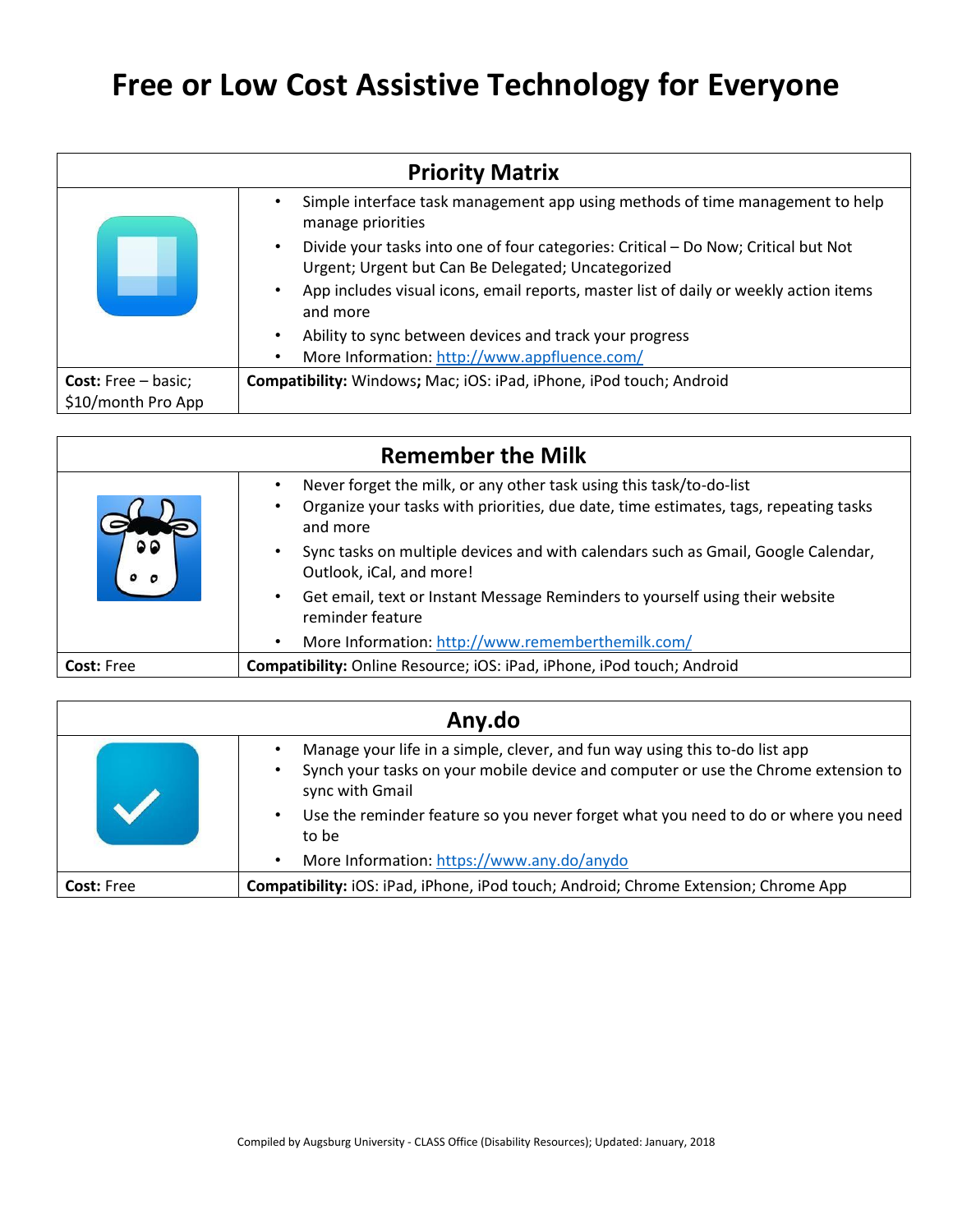| myHomework        |                                                                                                                                                                                                                                                                                                                                  |
|-------------------|----------------------------------------------------------------------------------------------------------------------------------------------------------------------------------------------------------------------------------------------------------------------------------------------------------------------------------|
|                   | Track your homework, tests, projects, and lessons<br>Set and receive reminders when assignments are due or tests are coming up<br>Set up your class schedule within the app<br>Synch your information with any of the available devices<br>Integrates and works with Teachers.io<br>More Information: https://myhomeworkapp.com/ |
| <b>Cost: Free</b> | Compatibility: Windows; Mac; Chrome Extension; iOS: iPad, iPhone; Android; Kindle                                                                                                                                                                                                                                                |

| <b>iStudiez Pro</b>                    |                                                                                                                                                                                                                                                                                                                                                |
|----------------------------------------|------------------------------------------------------------------------------------------------------------------------------------------------------------------------------------------------------------------------------------------------------------------------------------------------------------------------------------------------|
|                                        | Stay organized and on top of all your school work and your schedule with this app<br>Using the built-in planner with alerts and reminders, track tasks, homework,<br>$\bullet$<br>deadlines, meetings, and your grades<br>Sync on all your devices so you're never without this tool<br>More Information: http://istudentpro.com/<br>$\bullet$ |
| <b>Cost:</b> Free; In-app<br>purchases | Compatibility: Mac; Windows; iOS: iPad, iPhone, iPod touch                                                                                                                                                                                                                                                                                     |

| <b>Workflowy</b>  |                                                                                                                                                      |
|-------------------|------------------------------------------------------------------------------------------------------------------------------------------------------|
|                   | Organizational tool used to help manage to-do lists, collaborate on projects, take<br>notes, and write research papers, journal, even plan and more! |
|                   | Free version allows for 500 items per month                                                                                                          |
|                   | Nested layouts, lists, bullets, ability to add #dates and other format and layout<br>$\bullet$<br>options                                            |
|                   | Sync between phone, tablet, and computer                                                                                                             |
|                   | More Information: https://workflowy.com/<br>$\bullet$                                                                                                |
| <b>Cost: Free</b> | Compatibility: Chrome Extension; iOS: iPad, iPhone, iPod touch                                                                                       |